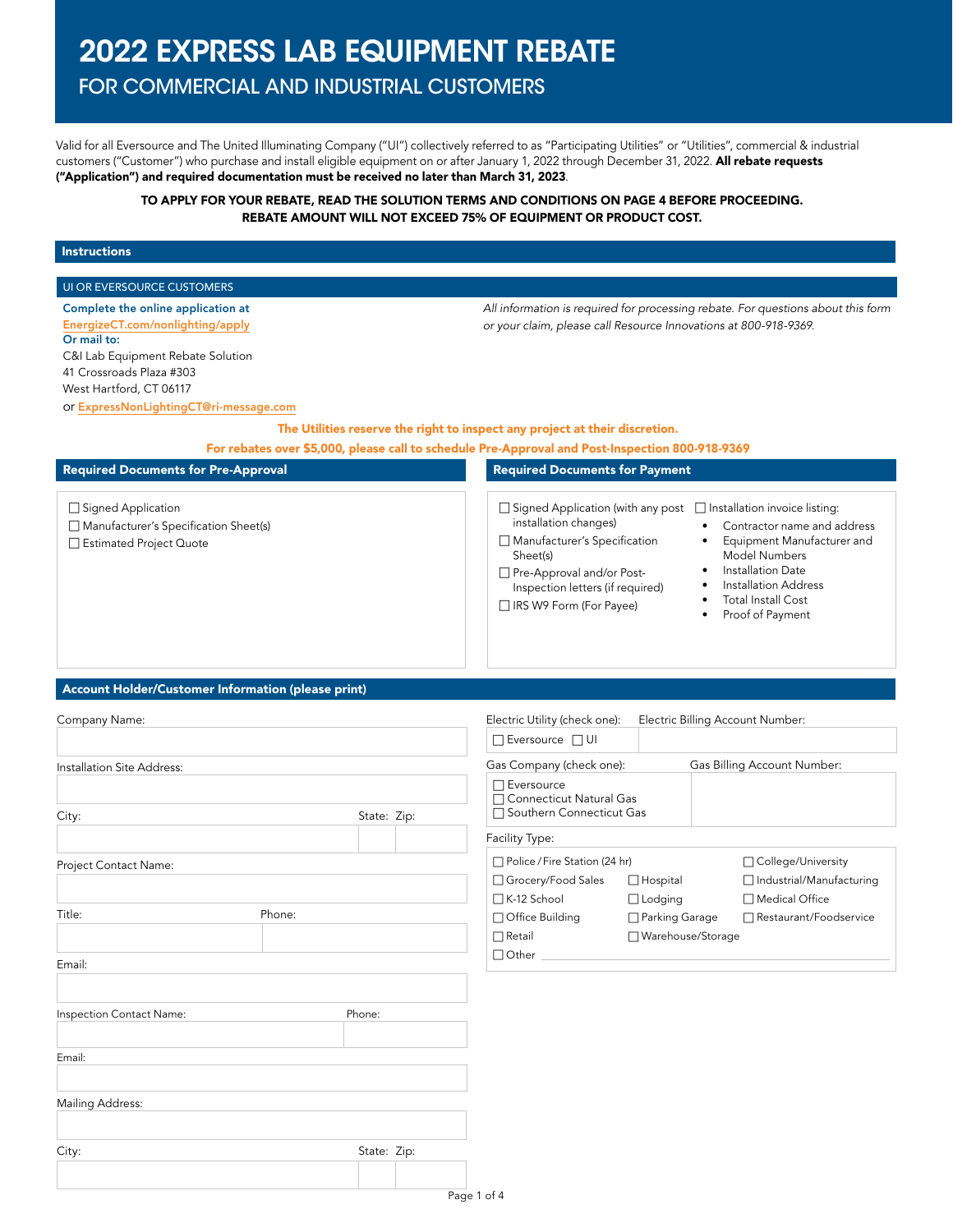| Contractor Information <b>D</b> Check here if self-installed                                                                                                                                                                                                                                                                                                                       |             |                                         |                       |  |
|------------------------------------------------------------------------------------------------------------------------------------------------------------------------------------------------------------------------------------------------------------------------------------------------------------------------------------------------------------------------------------|-------------|-----------------------------------------|-----------------------|--|
| Contractor Name (please print):                                                                                                                                                                                                                                                                                                                                                    |             | Contact Person:                         |                       |  |
|                                                                                                                                                                                                                                                                                                                                                                                    |             |                                         |                       |  |
| Mailing Address:                                                                                                                                                                                                                                                                                                                                                                   |             | Phone:                                  |                       |  |
| City:                                                                                                                                                                                                                                                                                                                                                                              | State: Zip: | Email:                                  |                       |  |
|                                                                                                                                                                                                                                                                                                                                                                                    |             |                                         |                       |  |
| Contractor Signature (If self-installed, Account Holder must sign)                                                                                                                                                                                                                                                                                                                 |             |                                         |                       |  |
| I certify that all upgrades were done by a CT State licensed individual and in accordance with all local codes and building regulations. All required<br>permits were obtained prior to installation.                                                                                                                                                                              |             |                                         |                       |  |
| <b>Contractor Printed Name:</b>                                                                                                                                                                                                                                                                                                                                                    |             | <b>Contractor Signature (required):</b> | Date:                 |  |
|                                                                                                                                                                                                                                                                                                                                                                                    |             |                                         |                       |  |
| Payee Information (Eversource Customers Only)*<br>* For UI Customers, payment will not be made to any third party regardless of arrangements between the customer/account holder and third party. Rebate checks will be<br>mailed to customer/account holder on record. Complete this section only if the payee is different than the account holder / customer information above. |             |                                         |                       |  |
| Payee Name (please print):                                                                                                                                                                                                                                                                                                                                                         |             | Email:                                  |                       |  |
| Mailing Address:                                                                                                                                                                                                                                                                                                                                                                   |             | Relationship to Customer:               |                       |  |
| City:                                                                                                                                                                                                                                                                                                                                                                              | State: Zip: | Form completed by:                      |                       |  |
|                                                                                                                                                                                                                                                                                                                                                                                    |             | Contractor / Distributor / Manufacturer | Customer              |  |
| Contact Person:                                                                                                                                                                                                                                                                                                                                                                    |             | (Completed by) Name:                    | (Completed by) Phone: |  |
| Phone:                                                                                                                                                                                                                                                                                                                                                                             |             |                                         |                       |  |

### Customer Signature

By signing this form below, I certify that all of the information described on this Application and all documents provided with this Application are accurate and true and that I have read and understand the TERMS AND CONDITIONS on this form. I agree to a verification by a Utility representative of both the sales transaction and product installation and also allow Utility access to pre- and post-monitor the installation. By signing this Application, I further certify that the qualifying Equipment will be installed for use in the Connecticut address stated. Falsifying any of the above information will void this rebate application and any future rebate applications.

| <b>Customer Printed Name:</b> | <b>Customer Signature (required):</b> | Date: |
|-------------------------------|---------------------------------------|-------|
|                               |                                       |       |

| New Equipment Information (REBATE AMOUNT WILL NOT EXCEED 75% OF THE INDIVIDUAL EQUIPMENT OR PRODUCT COST) |                                      |                                                          |                                  |                                              |
|-----------------------------------------------------------------------------------------------------------|--------------------------------------|----------------------------------------------------------|----------------------------------|----------------------------------------------|
| <b>Equipment Type</b>                                                                                     | <b>Manufacturer and Model Number</b> | A<br><b>Rebate Amount per</b><br><b>Unit</b> (see table) | в<br>Quantity of<br><b>Units</b> | <b>Equipment</b><br>Rebate<br>$(A \times B)$ |
|                                                                                                           |                                      |                                                          |                                  |                                              |
|                                                                                                           |                                      |                                                          |                                  |                                              |
|                                                                                                           |                                      |                                                          |                                  |                                              |
|                                                                                                           |                                      |                                                          |                                  |                                              |
|                                                                                                           |                                      |                                                          |                                  |                                              |
| Rebate Total                                                                                              |                                      |                                                          | £                                |                                              |

NOTE: Projects containing equipment not listed on this form should go through the custom project pathway. The project must start before any materials are purchased. Call 877-WISE-USE (877-947-3873) to get more information, or email Eversource leads at commercial@eversource.com or UI leads at business.save.energy@uinet.com.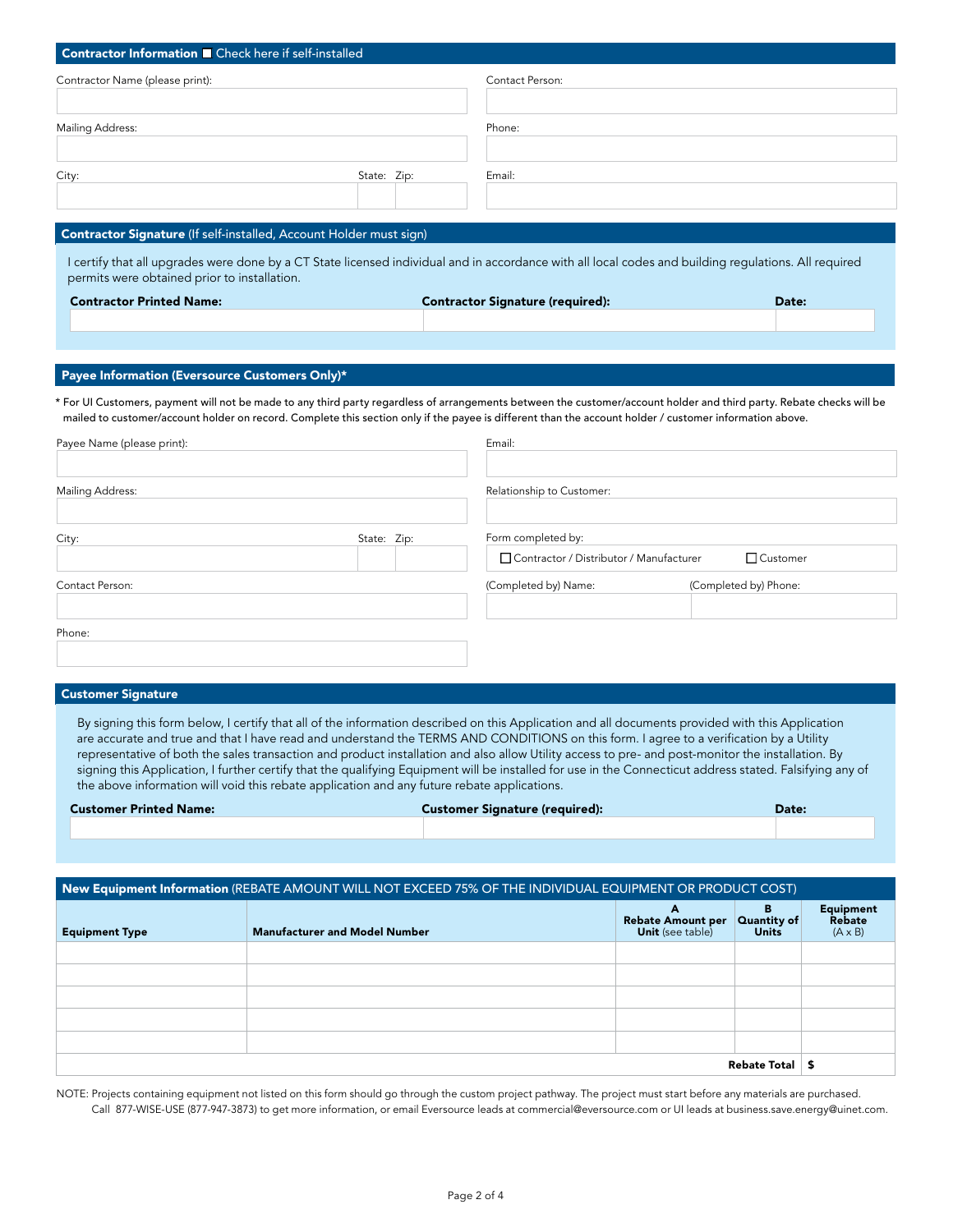# Lab Equipment

| <b>Qualifying Equipment</b>                             |                           |                                            |
|---------------------------------------------------------|---------------------------|--------------------------------------------|
| Product                                                 | Instant Rebate Max Amount | Qualification                              |
| Ultra-Low Temp Freezers                                 | \$1,200/Unit              | Energize CT Lab Equipment QPL <sup>1</sup> |
| High Performance (Mid Temp) Freezers (6+ Cubic  <br>Ft) | \$1,200/Unit              | Energize CT Lab Equipment QPL              |
| High Performance Refrigerators (6+ Cubic Ft)            | \$1,200/Unit              | Energize CT Lab Equipment QPL              |

1 QPL for Lab Equipment found at https://www.energizect.com/your-business/solutions-list/Commercial-Kitchen-Equipment-Rebate